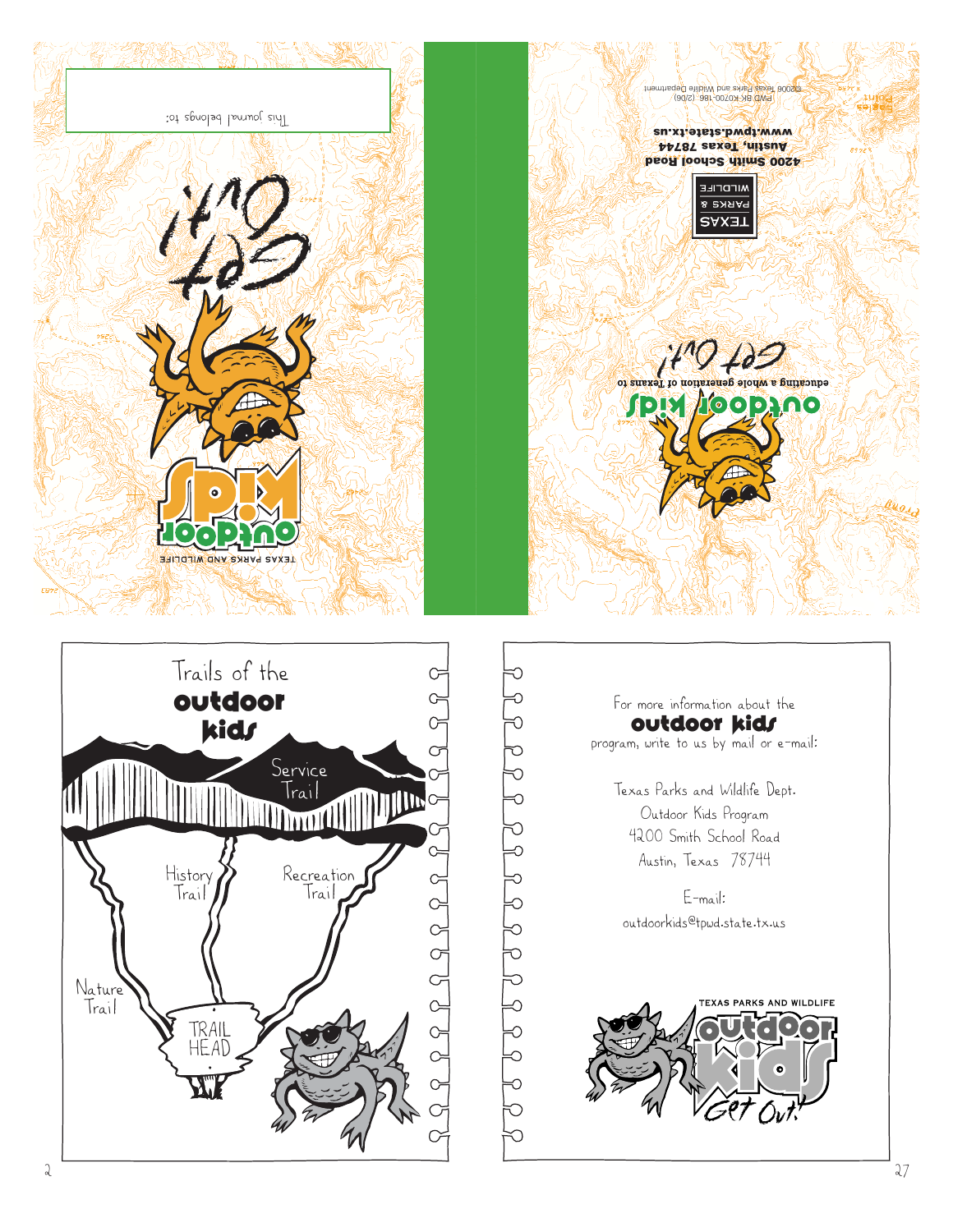

Œ G  $\sigma$ 

 $\sigma$  $\sigma$  $\circ$ 

 $\circ$  $\subsetneq$  $\widetilde{\phantom{C}}$ 

## OUTDOOR KIDS

Gives kids like you a way to learn about fun outdoor skills and about the nature and history of Texas.

This journal is one way to become an Outdoor Kid. All you have to do is complete Milestone 1 and Milestone 2 for each of these three trails. There are all kinds of fun and different activities to do on each trail — the best part is it's up to you which one YOU want to do!

The Nature Trail – Experience the natural world and learn about its wonders and mysteries.

- ń. The History Trail – Travel back in time on this trail and see with your own eyes some of the places and things that make the rich history of Texas come to life.
	- The Recreation Trail Hike up this trail to find out how to enjoy whatever outdoor recreation you want, from fishing and hunting to biking, canoeing and other fun activities.

MILESTONE 3 SERVICE PROJECT ರ ರ ರ What did you do and how did your project help? りりうろうりりろ  $\overline{C}$ ⊸<br>ರ Ő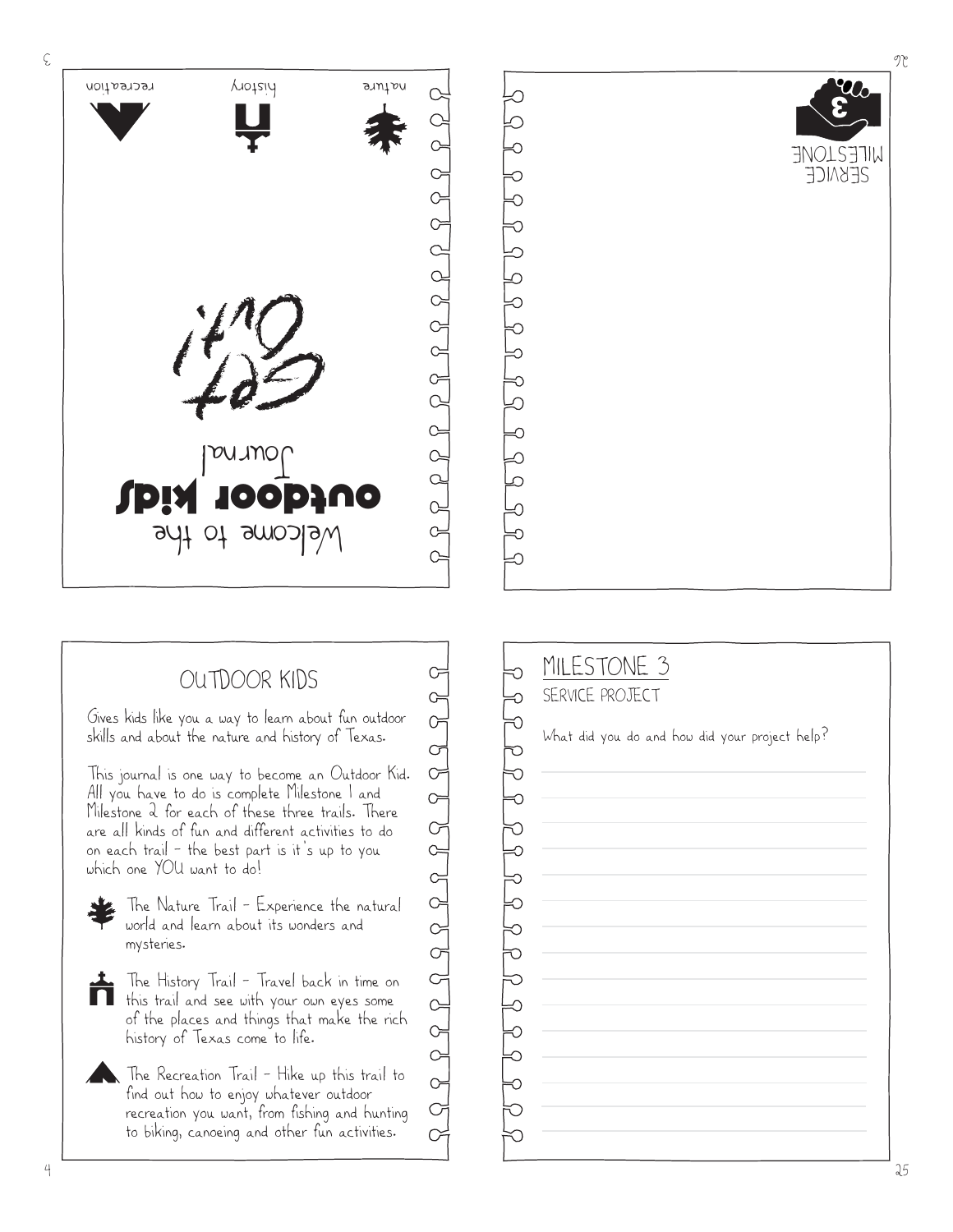MILESTONE 2

become an Outdoor Kid.

When you complete Milestone 1 you are ready for the next challenge, where you have to learn real skills. Pick one activity in each of the three trails. Have a parent or adult leader sign and date each completed page. You must complete a total of three Milestone 2 activities, one on each trail, to

Examples of things you can do on Milestone 2:

**T** Dip a candle, make a cornhusk doll,

Learn to mountain bike safely Draw and learn the names of wildflowers

Visit the Texas Parks and Wildlife Dept. Outdoor Kids Web pages for more ideas on ideas on things to learn to complete Milestone 2: www.tpwd.state.tx.us

**Learn** how to set up a tent

make butter Become a Junior Angler Keep a wildlife journal

or animals

 $\mathbf{\dot{m}}$  Take a guided tour of a park or natural area



<u>Milestone</u> 2 This is the LEARNING phase – to reach this

This is the DISCOVERY phase of Outdoor Kids – to reach this milestone, the young person must participate in an activity and gain awareness about some part of the "trail" he or she is on. Completing one Milestone 1 activity on each trail –– The Nature Trail, The History Trail and The Recreation Trail –– is only half of the journey.

milestone, the young person must participate in an activity and develop knowledge and skills about the

## Milestone 1

The Outdoor Kids Journal is a self-paced program. "A journey of a thousand miles begins with a single step.

Outdoor Kids is a Texas Parks and Wildlife Dept. initiative that provides and facilitates experiences for youth to increase their appreciation, knowledge and participation in outdoor recreation and the conservation of natural and historical resources of Texas. But teachers, parents and adult leaders are the key to the success of Outdoor Kids.

## FOR ADULT LEADERS

Measure a dinosaur track Find the Big Dipper Go boating Musik a history museum Visit a fish hatchery Go camping Watch birds at a feeder  $\hat{\mathbf{y}}$  Visit a state historic site Go hiking  $6$ uiysiy o $O \blacktriangleright$ Examples of things you can do on Milestone 1: to being an official Outdoor Kid!  $P$ the three trails on this Milestone you are half way to do. After you complete an activity in each of  $Q =$ each of the three trails. It s up to you which one You get to pick one activity you want to do in  $C =$ MILESTONE 1  $\circ$ 

Find 3 types of butterflies

complete Milestone 1: www.tpwd.state.tx.us

 $\alpha$ 

 $\sigma$  $\infty$  $\circ$ 

 $\alpha$ 

 $\circ$ 

 $P \nsubseteq P \nsubseteq P \nsubseteq P \nsubseteq P \nsubseteq P$ 

 $\begin{array}{c} \nabla \cdot \mathbf{r} \quad \text{and} \quad \mathbf{r} \quad \text{and} \quad \mathbf{r} \quad \text{and} \quad \mathbf{r} \quad \text{and} \quad \mathbf{r} \quad \text{and} \quad \mathbf{r} \quad \text{and} \quad \mathbf{r} \quad \text{and} \quad \mathbf{r} \quad \text{and} \quad \mathbf{r} \quad \text{and} \quad \mathbf{r} \quad \text{and} \quad \mathbf{r} \quad \text{and} \quad \mathbf{r} \quad \text{and} \quad \mathbf{r} \quad \text{and} \quad \mathbf{r} \quad \text{and$ 

∝

₩

Q

ᢒ

ல

Visit the Texas Parks and Wildlife Dept. Outdoor Kids Web pages for more ideas on things to do to

5

trail as a whole. Completing a Milestone 2 activity on each trail completes the journey toward becoming an official Outdoor Kid.

## <u>C snoteslil</u>

This is the SERVICE phase of the program – This is where the Uutdoor Kid puts his or her awareness, knowledge and skills to use by working on a service project that enhances or educates others about our natural or cultural resources. This should involve others and help conserve lexas nature and culture (or history), leaving it in better shape for the next generation of young people.

Milestone 3 service projects are encouraged but not required. Iheir reward is in helping others and strengthening the character of the service provider.

"The end of all education should surely be service to others." – Cesar E. Chavez

\*The last pages in this journal are for Milestone 3 planning, so a record of all Outdoor Kids adventures can be kept together.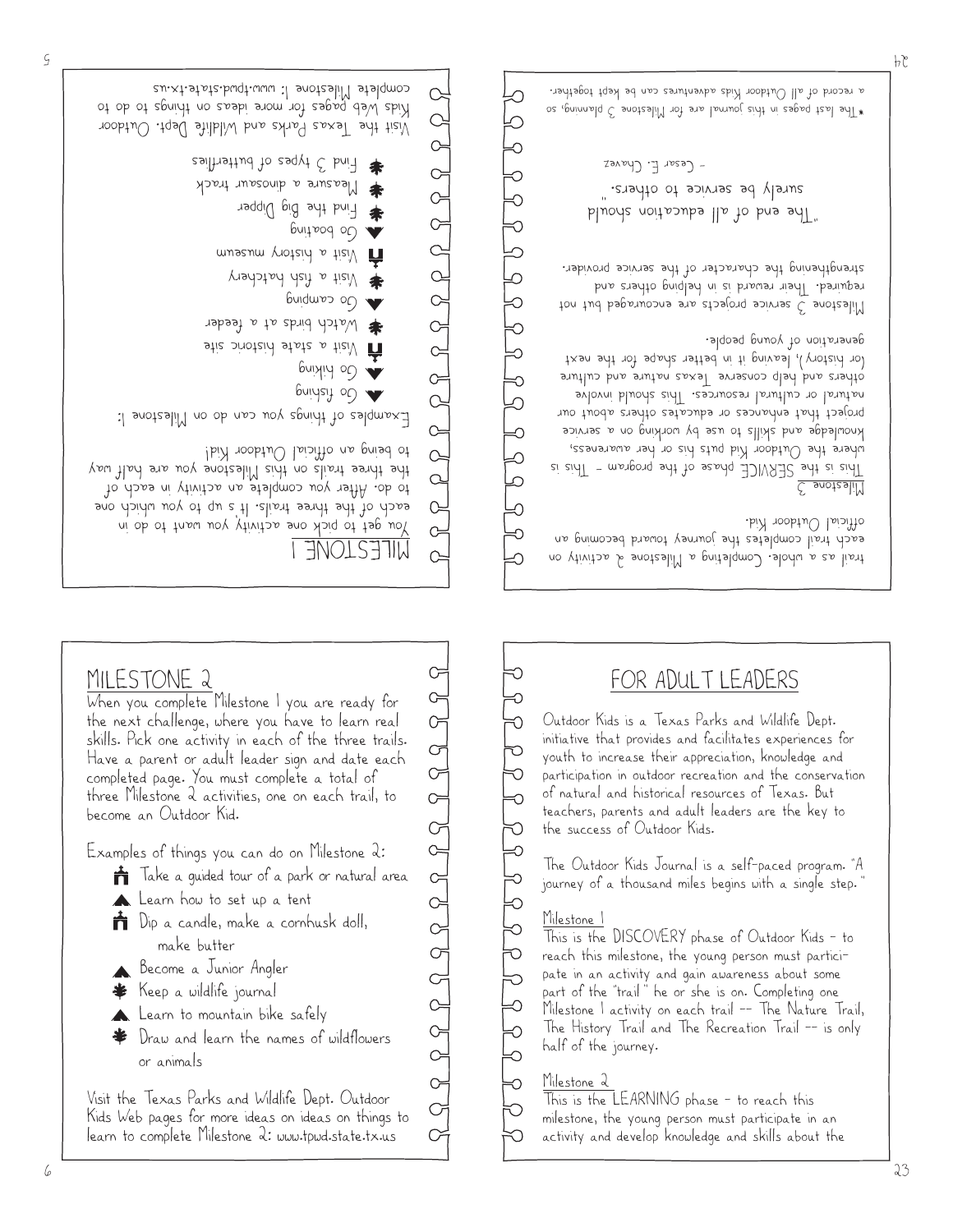





On the previous pages there were lots of suggestions on how you can complete your Milestone I and Milestone a activities.

"Tell What You Did" pages are there for you to jot down things you learned or might want to remember.

"What Did You See" pages are for you to draw or describe the birds, mammals or other historical or natural points of interest you have seen.

You can also use these pages to remember things you saw; for example, if you located a particular constellation in the night sky, you could draw the star pattern on a notes page and use it another night to find the same constellation.

When you and your parent or adult leader decide Milestones 1 and 2 have been successfully completed on all three trails, print out your certificate from our Web site. C

 $\sigma$  $\subset$  $\circ$  $\subset$  $\rightarrow$ 

 $R$ 

 $P$  $P$  $P$  $R$ 

 $\sqrt{3}$ Q What I liked best:

 $22$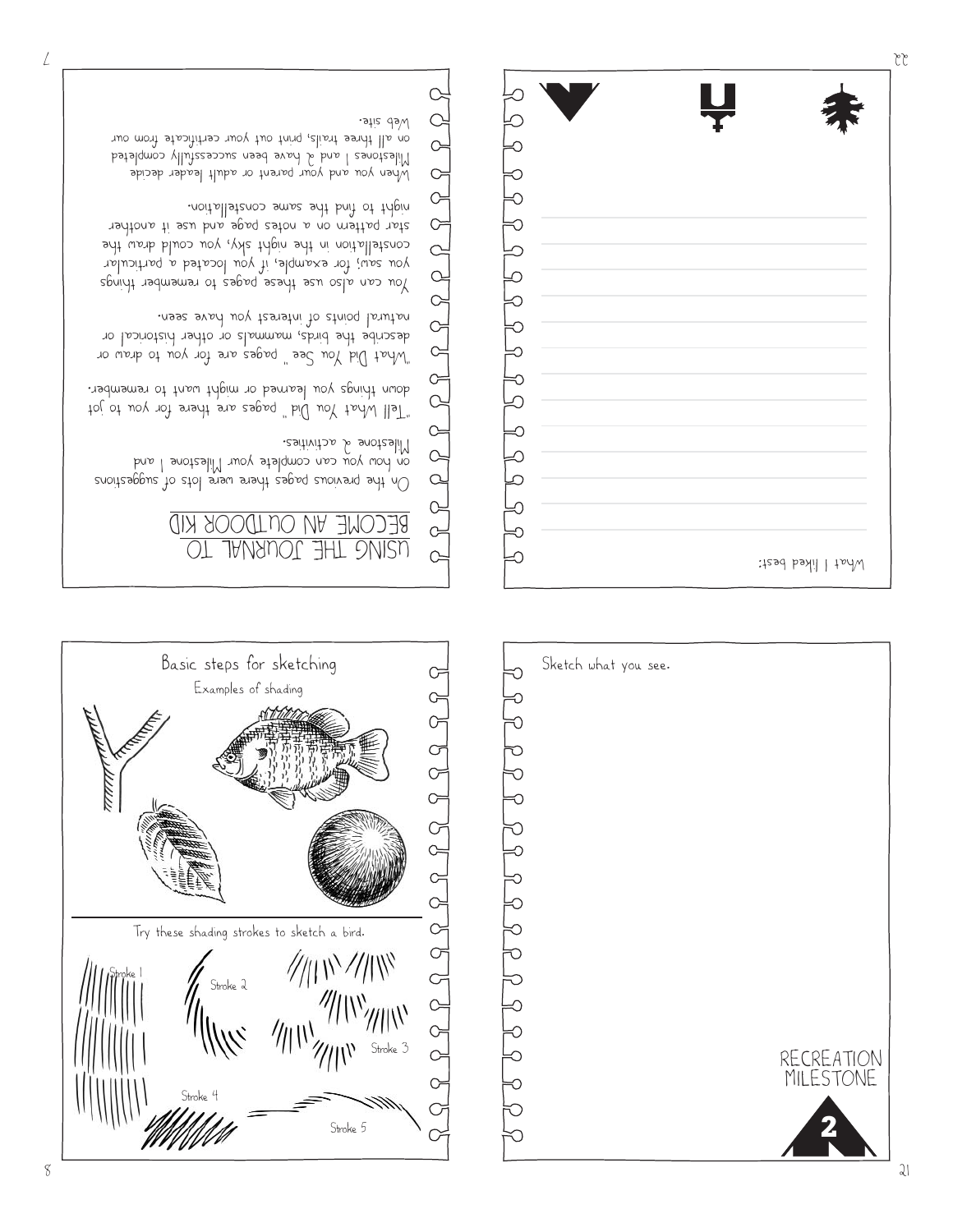| What did you do? |                 |           | Sketch what you : |
|------------------|-----------------|-----------|-------------------|
|                  |                 |           |                   |
|                  |                 | Œ         |                   |
|                  |                 | $\sigma$  |                   |
|                  |                 | Œ         |                   |
|                  |                 | $\subset$ |                   |
|                  |                 | ☞         |                   |
|                  |                 |           |                   |
|                  |                 |           |                   |
|                  |                 |           |                   |
|                  |                 |           |                   |
|                  |                 |           |                   |
|                  |                 |           |                   |
|                  |                 |           |                   |
| NATURE TRAIL I   |                 |           |                   |
|                  | Youth Signature | Ċ         |                   |
|                  |                 |           |                   |
|                  | Adult Signature |           |                   |
|                  | Date            |           |                   |
|                  |                 |           |                   |







19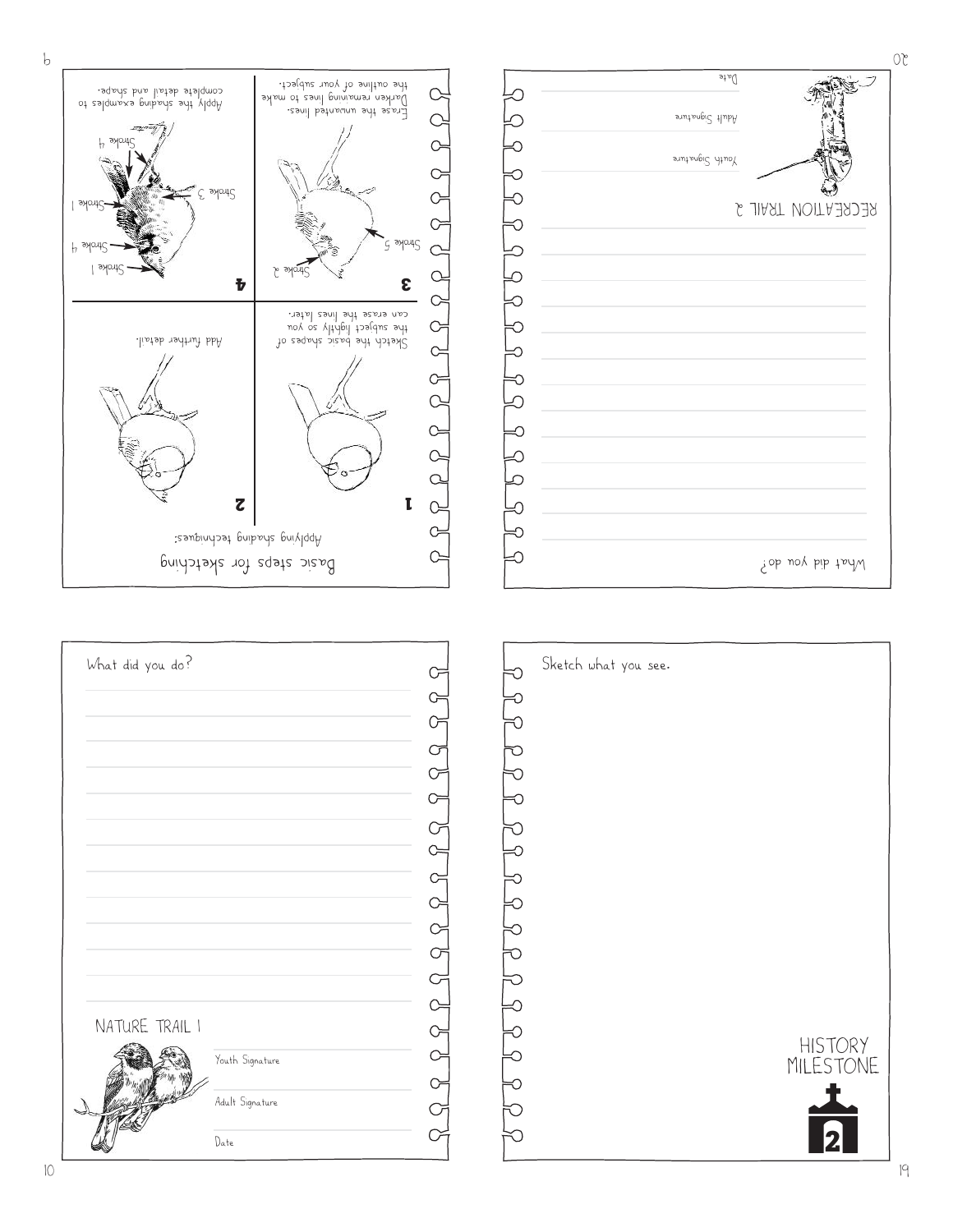| What did you do? |                 |           | Sketch what you see. |
|------------------|-----------------|-----------|----------------------|
|                  |                 |           |                      |
|                  |                 |           |                      |
|                  |                 | Œ         |                      |
|                  |                 | ( )       |                      |
|                  |                 |           |                      |
|                  |                 | $\sigma$  |                      |
|                  |                 | $\subset$ |                      |
|                  |                 |           |                      |
|                  |                 |           |                      |
|                  |                 |           |                      |
|                  |                 | Œ         |                      |
|                  |                 |           |                      |
|                  |                 |           |                      |
| HISTORY TRAIL I  |                 |           |                      |
|                  | Youth Signature | Œ         |                      |
|                  |                 |           |                      |
|                  | Adult Signature |           |                      |
|                  | Date            |           |                      |

| $\cdot$       |
|---------------|
|               |
| $\mathcal{C}$ |
| ∋             |
| ℶ             |
| ↷             |
| ⊇             |
| C<br>C        |
|               |
| ን             |
| À             |
|               |
|               |
| ો             |
|               |

 $\infty$ 

 $C =$  $\circ$ 

Sketch what you see.

 $\lvert \lvert$ 



**2**

NATURE MILESTONE